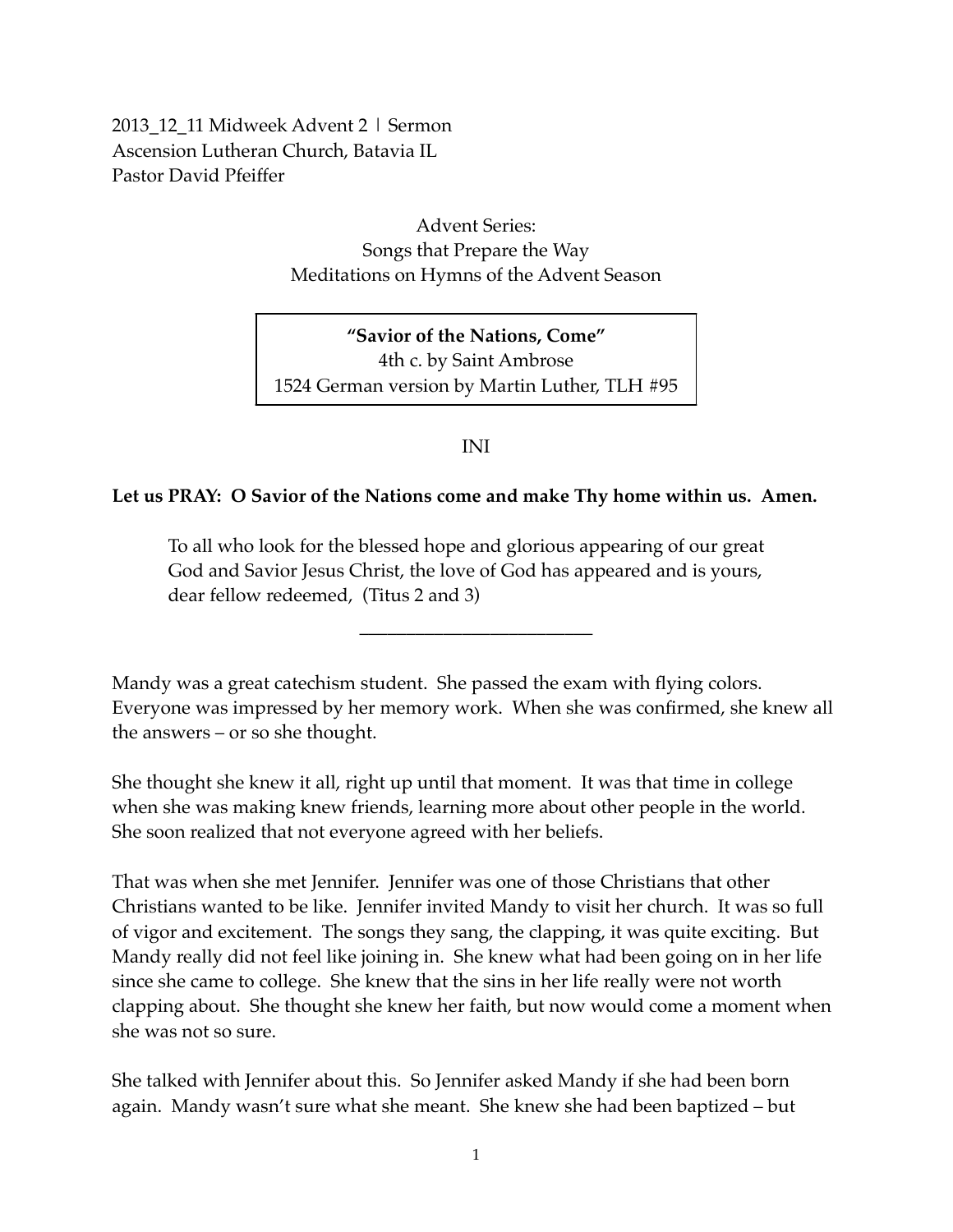what did that mean now; now that Mandy had questions, now that Mandy had all these sins. Had she really been committed? had she really accepted Jesus as her personal Savior? A conflict had arisen.

There was a conflict within the walls of God's church. In the 4th century it went by the title "Arianism." It was a movement led by a man named Arius. This 4th century movement denied that Jesus was at the same time both God and Man. What they could not accept was the idea that an infinite God could truly inhabit a finite human being. Nor would they accept the idea that after Jesus, after His ascension, was able to fill all things. The two natures – divine and human – must be kept separate. The finite is not capable of the infinite, they said. Arianism taught that person of Jesus Christ was of a different and lesser essence than the Father; not infinite, not God Almighty in the flesh. A conflict had arisen.

To many a catechism student, it seems so abstract, matters of philosophy. What did it matter if Jesus were truly God or if we believe that God was merely with Him as a spiritual influence? What does it matter if we say that God became man or a man became a god?

Maybe we ought to be asking a different questions. Questions like: how real is salvation? Is it truly composed of flesh and blood or something divine – could it be both? This is a battle of flesh and blood. This is a battle over flesh and blood – that is to say, the flesh and blood of our Savior is at stake.

If Jesus was merely another created being, something lesser that God, then the idea of salvation as a full and free gift is not real. No longer does this man's "captive death" "lead death captive." Now we are left, with a man made into a god, not God made man. We have lost the eternal sacrifice that was needed to give us something real; to save our flesh and blood. We are left with something finite; a man – a good man, yes; a perfect man, perhaps; a great example, of course; but what does that do for Mandy? What does that death do for you and me who are so mortally sinful? This is a real battle.

It is a battle fought right in the midst of God's Church. In fact it is a battle for God's Church. And when the pressure was on, when real flesh and blood was at stake, when a bishop livelihood and life was at stake, how would this conflict be resolved? From within the walls of the Church, the advent cry is heard: "Veni, Redemptor gentium!" – "Savior of the Nations Come."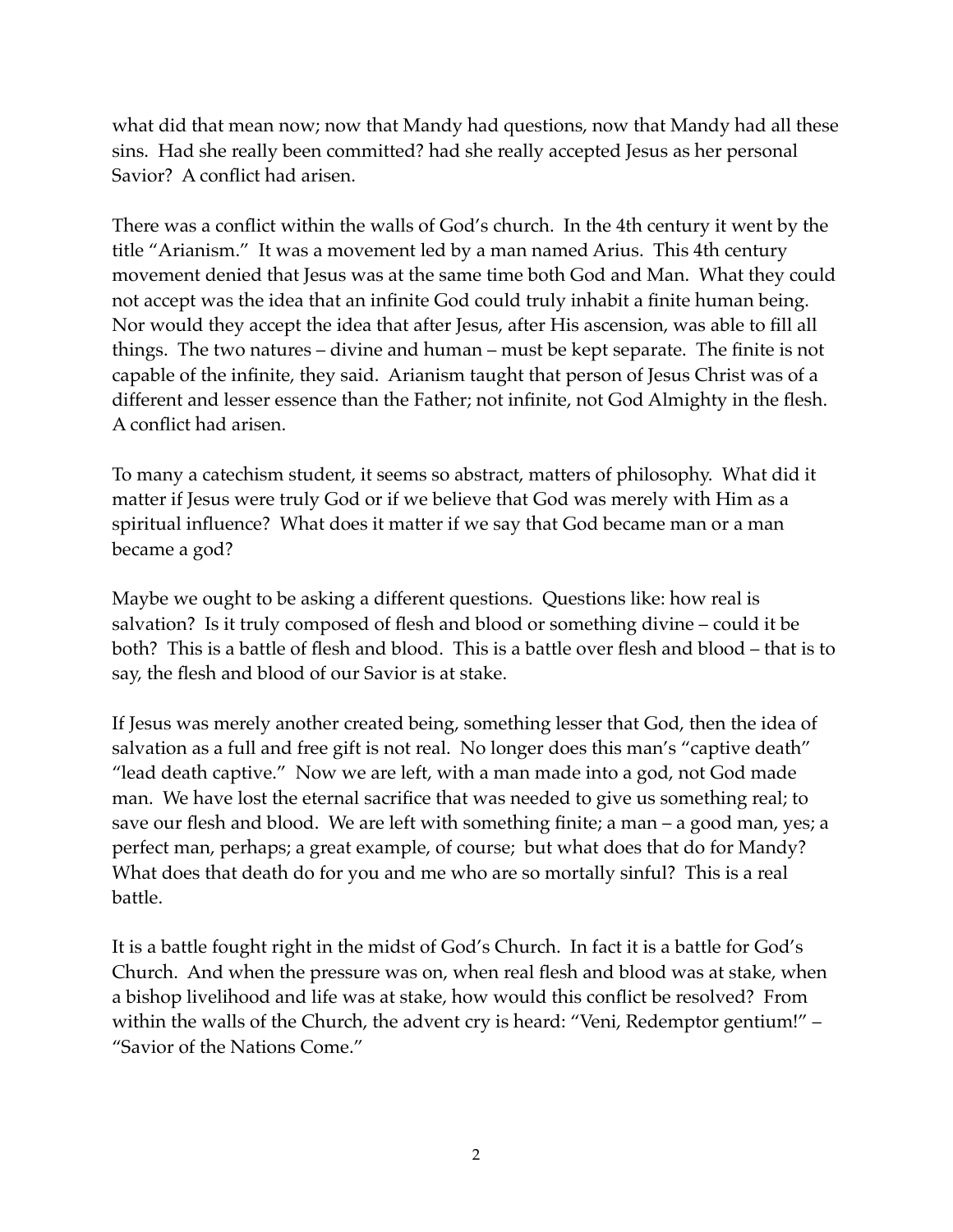Tonight we consider a hymn written in the midst of this 4th century conflict over the person and natures of Christ. It was written by St. Ambrose, the bishop of Milan. Our English version is a bit of a medley; primarily based on Ambrose' Latin original, we find some of the hymn also to rely on Martin Luther's German translation. It is #95 in the Lutheran Hymnal. We consider the hymn "Savior of the Nations Come."

They have a Latin phrase for it: Cuius regio, eius religio – that is, "whose region, his religion." Unlike the separation of Church and State we are used to in America, in those days, the beliefs of those in power greatly influenced and pressured the beliefs of the church. So when the beliefs of the empress conflict with the beliefs of the bishop, there is bound to be trouble.

The bishop found himself caught right in the middle of it all – and not by choice. In fact, when Ambrose first came to Milan, Italy, he really had no intention of becoming bishop or even being involved as a church leader. He was a magistrate – a secular nobleman and a lawyer. But God had other things in mind.

Milan had been served by an Arian bishop and was being governed by an Arian empress, Justina. When that Arian bishop dies a riot ensues. The city is torn over who should be the next bishop of Milan. This is when Ambrose arrives. He emerges as a natural born leader. When the crowds see his ability to reason and quiet the dispute, a quick decision is made. In one day Ambrose is catechized, baptized, and made bishop. But the conflict was far from over.

Ambrose dedicates Himself to the study of Scripture and the writings of the fathers. As he considers passages like John 1:14, "The Word became flesh" he begins to see the mystery of it all. As he reads Jesus' words in John 10:30, "I and My Father are one" he lays his reason aside and joins the confession of Nicea: "begotten of the Father, of one substance with the Father, God of God, Light of Light, true God of true God, begotten, not made." Needless to say, the empress was not pleased with the bishop.

In 386, the conflict would come to a head. The empress of Rome, Justina, insisted that the church vessels be handed over to the Arians. It was a battle within God's church and was now a battle for God's church. How would the bishop respond?

A similar conflict would arise the 16th century. It went by the title: "enthusiasm." By 1524, protestants had become divided over whether or not the fininte was capable of the infinite. Could God be contained to the finite water, to bread and wine, to the Word itself? Like our Savior's flesh and blood, these are only finite, earthly things. Arianism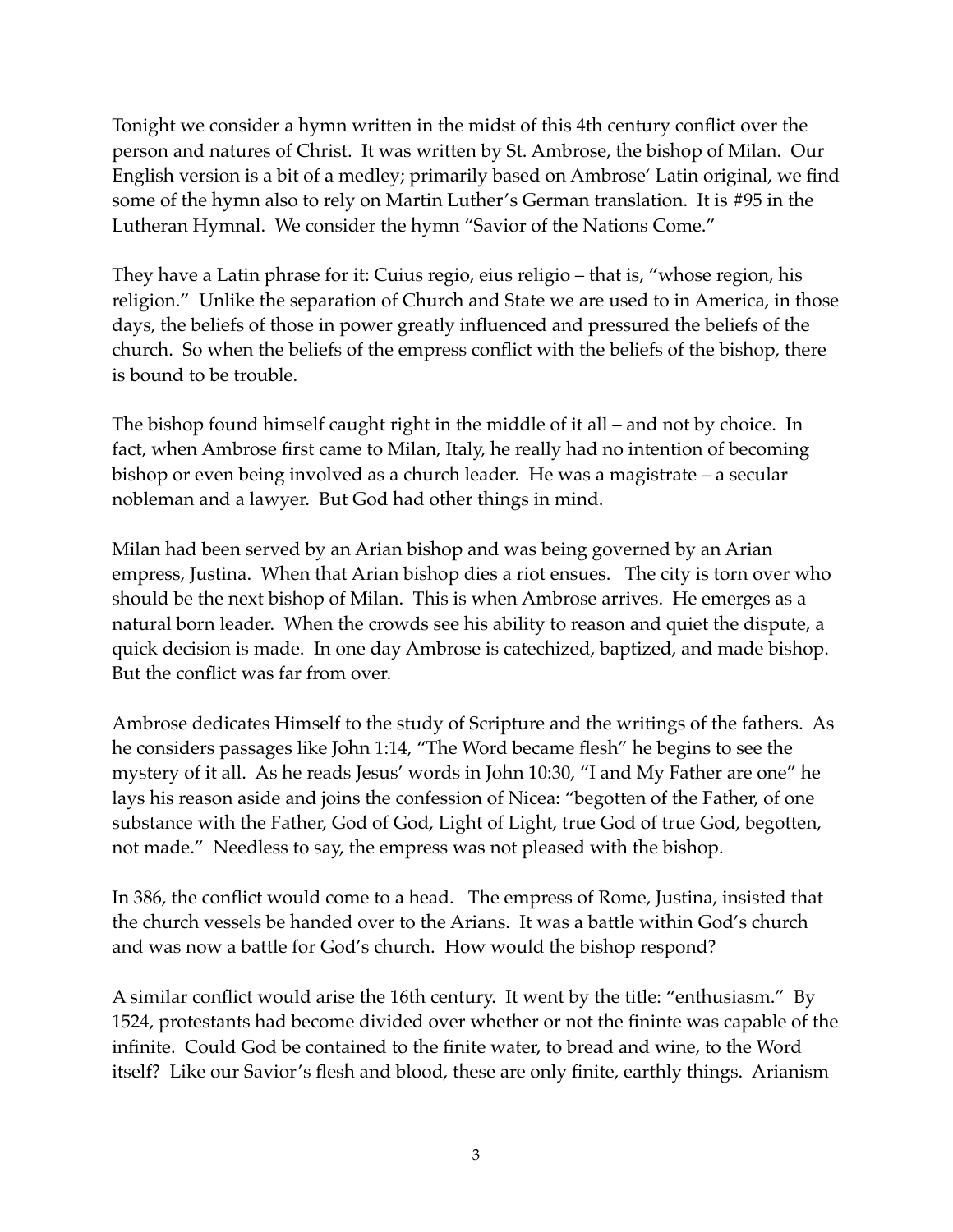had allowed reason to define the coming of Christ – not just in His first coming, but also in His Sacramental coming.

The enthusiasts will not rely on such a mystery for the assurance of salvation. Instead they will tell someone like Mandy that the place to look is within. They will say that the right response to a troubled conscience is your experience. Have you truly experienced the Spirit of God?

It was, yet again, a battle of flesh and blood. It was the real eternal flesh and blood of our Lord that was at stake. The real flesh and blood coming of Christ through the means of grace was at stake. Yet again the advent cry would arise from within the walls of God's Church. Luther would bring back that age old song, and put it into the common German language of the people. And they called upon God to come in flesh and blood: "Nun komm, der Heiden Heiland." – "Savior of the Nations Come!"

It was an echo of a situation and a song sung long ago. A song sung long ago within the walls of a church in Milan. The empress Justina had insisted that the church vessels be handed over to the Arians. So the bishop would responds by teaching his people to sing. He led them into the church, and there they sit. There they sat, within the walls of the basilica at Milan, peacefully holding fast to their church and to God's teachings. And it was there, within those walls, that their beloved bishop would teach them to sing. From within those walls would emerge the words: Veni Redemptor gentium.

The people sang, as the was the manner of the eastern church – Antiphonally. Back and forth they learned to sing the words of this hymn.

*Thou, the Father's only Son, Hast o'er sin the victory won. Boundless shall Thy kingdom be; When shall we its glories see?*

The Savior would come and the empress would back down. The phrase *Cuius regio, eius religio* would be defeated and the conflict resolved in Christ and His Word. The Savior of the nations had come, in the presence of His body, His people, His Church.

Mandy would return home for Christmas that year with questions on her mind. Was the faith she grew up with really hers? What had happened to the salvation that seemed so real and sure to her in catechism class? Maybe Jennifer was right. Maybe she did need to do something; to change herself; to recommit herself and make a decision for Christ.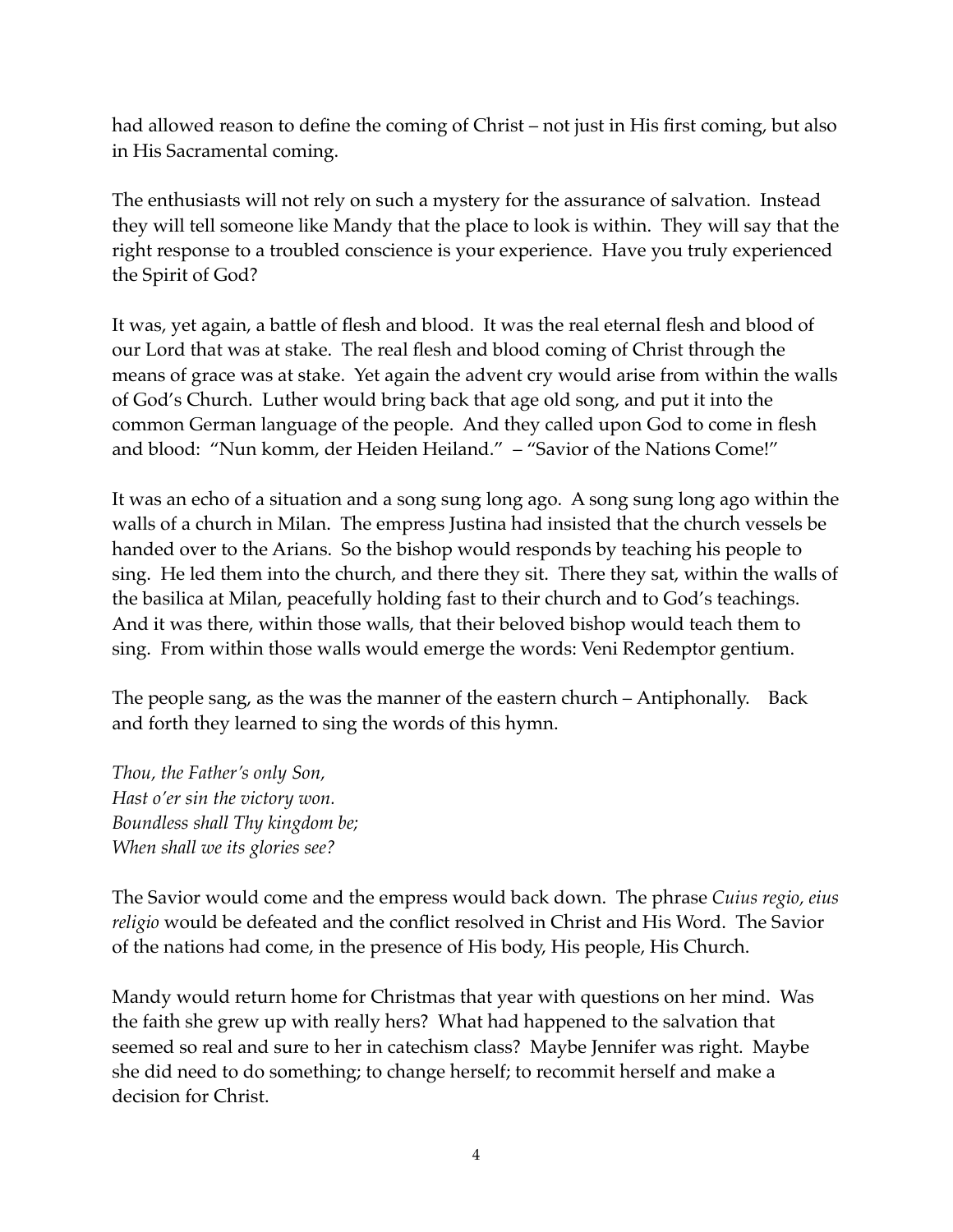Yet it was there, within those walls, that the answers would come. Gathered with her family for the annual Christmas Eve Service, the words of a hymn would giver her the answer:

*Savior of the nations, come, Virgin's Son, make here Thy home! Marvel now, O heaven and earth, That the Lord chose such a birth.*

She marveled. She marveled that God had chosen such a birth. And suddenly she remembered. She remembered those passages she had learned in catechism class. It was not a mere man that died for her, but it says in 1 Corithians "they crucified the Lord of glory." The Savior of the Nations has come. As the Bible also says, "But now in Christ Jesus you who once were far off have been brought near by the blood of Christ." (Ephesians 2:13). What value would that blood have if it was the death of a mere man? But yes, they crucified "the Lord of glory" (1 Corinthians 2:8). This body and this blood has taken on eternal value and has obtained an eternal redemption. It is not about the excitement of clapping and singing a catchy song – it is about the words; the depth of our Savior's gift; the thoughts that confess this real, flesh and blood Gospel of salvation. She marveled.

*Brightly doth Thy manger shine, Glorious is its light divine. Let not sin o'ercloud this light; Ever be our faith thus bright.*

She thought: I don't want this to ever be clouded. I don't know how God did it, but He did. He took my sins away. God took away my sins. And here He is, giving me this forgiveness in His Word, in His holy supper. His blood cleanses me from all sin. This is the faith I know.

*Knowing that you were not redeemed with corruptible things, like silver or gold, from your aimless conduct received by tradition from your fathers, but with the precious blood of Christ, as of a lamb without blemish and without spot. (1 Peter 1:18–19)*

Mandy kept singing. And we do too. The hymns of Advent are more than melody; they are more than a catchy refrain. They are the Word of God. And in that Word; in those thoughts of Scripture, our Savior does come – Our Savior is here. This is true praise – that is, these hymns declare God's coming and teach His great works of